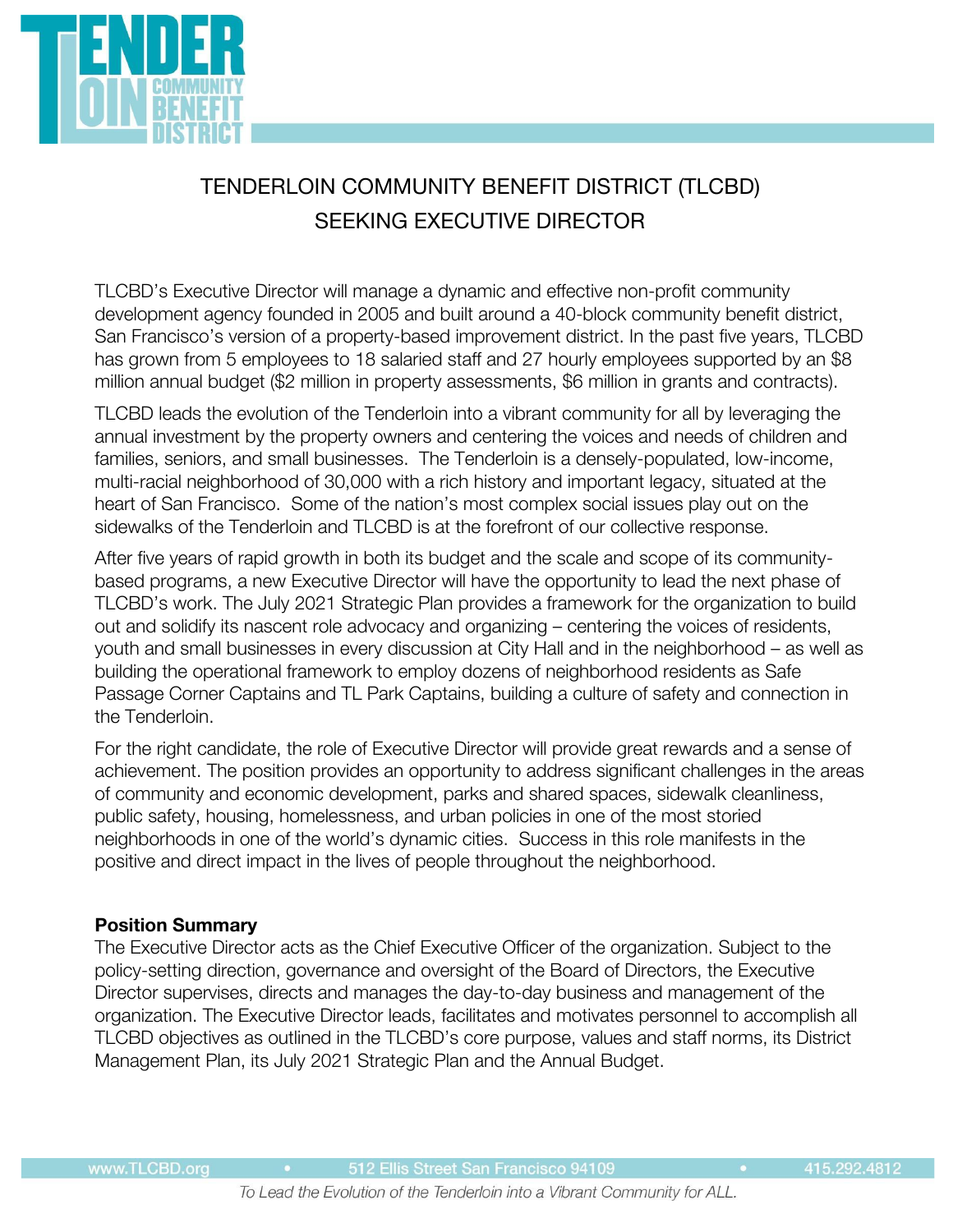

#### **Essential Tasks and Responsibilities**

Applicants who have demonstrated the following skills and knowledge will be highly regarded by the search committee:

- Creative, entrepreneurial leader, able to articulate and implement a clear vision for the organization and the Tenderloin
- Skilled consensus builder, able to work well within the framework of a complex and politically sensitive public and private sector environment, with a broad cross section of personalities.
- Ability to provide leadership, management and day-to-day focus to a senior executive team motivated to do transformative work in the neighborhood.
- In-depth understanding of the wide range of issues facing community development agencies and business improvement districts in North America, as well as a knowledge of successful programs in other districts.
- Effectively facilitate multiple programs simultaneously while meeting deadlines.
- Skilled fundraiser capable of conjuring and maintaining complex and dynamic funding and revenue streams to accomplish multiple program goals and maintaining strong funder relationships.
- Demonstrate proven integrity and sound judgment.
- Excellent oral and written communication skills.
- Proficiency in Microsoft Office, Google Docs, etc.

## **Leadership and Planning**

- Provide leadership in the implementation and enhancement of strategic action plans that include concise measurable objectives and goals consistent with the TLCBD Strategic Plan and the organization's Core Purpose Statement.
- Ensure that all requirements of the CBD management contract with the City and County of San Francisco are fulfilled in a timely and professional manner.
- Develop additional funding sources to augment the organization's assessment revenues. The current TLCBD budget is a mix of assessment, grants, donations and earned income.
- Bring strategic thinking to fundraising, budgeting and reporting including grant deliverables, reporting, budgeting and contracts that impact the ability of the organization to deliver on its core purpose and strategic plan.
- Serve as the organization's chief spokesperson and primary advocate representing the organization with media, the Mayor's office, Board ofSupervisors, government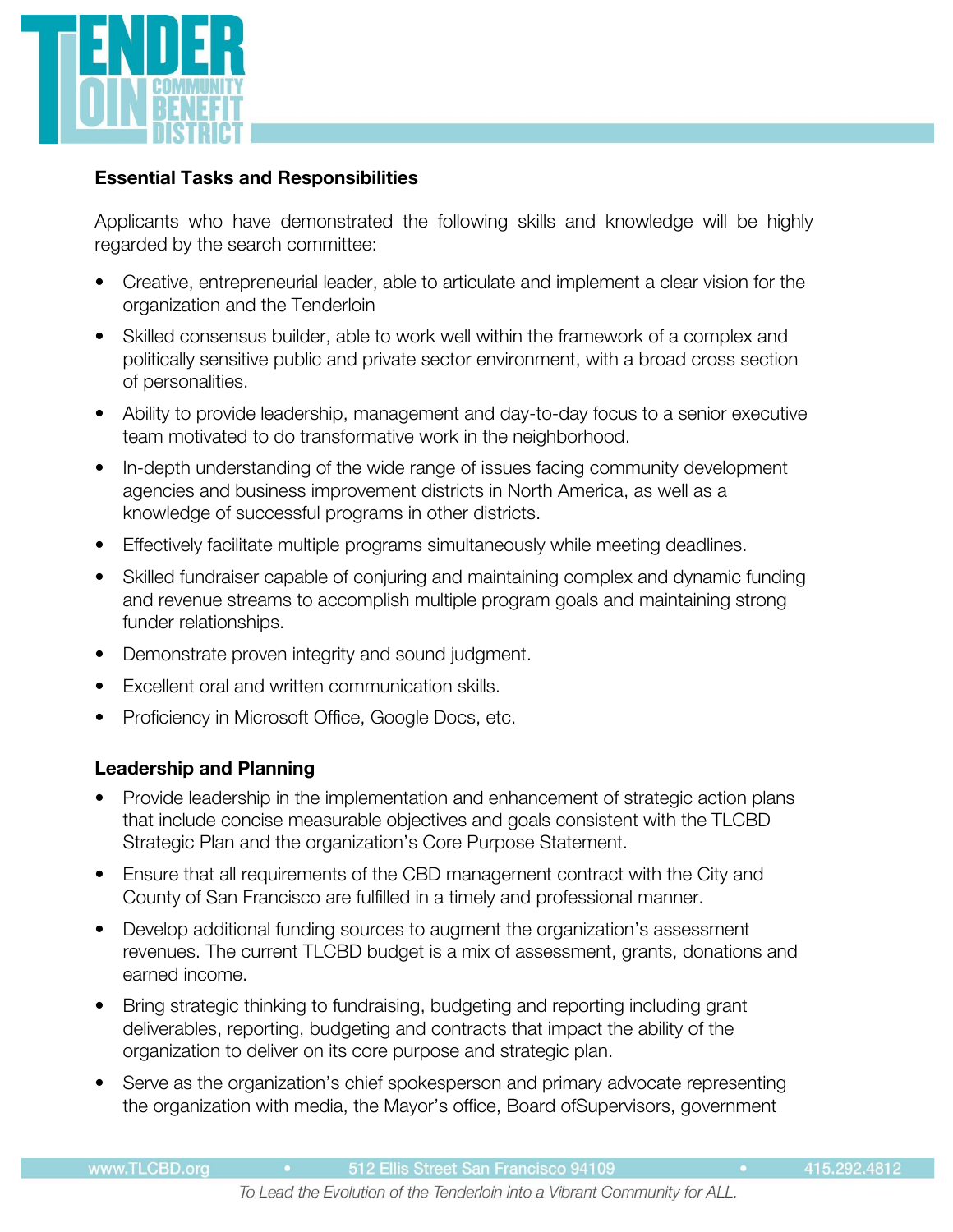

agencies, urban associations, and other civic organizations.

- Stay abreast of developments in the urban revitalization area. Research successful BID/CBD programs and introduce new ideas to further the development of the organization.
- Facilitate consistent, informative communication and effective outreach to the organization's Board of Directors, property and business owners, government agencies, and other constituents. Create awareness and build consensus for the District's activities, programs, and services.
- Oversee the planning, implementation, and follow-up of Board and Committee meetings, focus groups, presentations, and special events. Oversee the coordination of Board agendas, meetings, minutes, and correspondence.

## **Administration and Management**

- Manage and train a highly qualified and motivated staff to carry out the organization's programs and to accomplish the organization's objectives.
- Oversee the implementation of administrative, management and financial systems, which maximize the organization's operating efficiency and accountability.
- Prepare annual TLCBD and individual project and program budgets. Monitor budget variances and facilitate regular budget and other finance-related reports.
- Oversee preparation of the Annual CPA Review and 990 filing and submit same to Board of Directors.
- Lead and manage a sophisticated, multi-year fund raising effort which includes:
	- Overseeing and leading grant writing efforts to augment and grow the TLCBD budget
	- Securing corporate investments in the organization
	- Working with City Agencies and other non-profit organizations to secure project funding
	- Developing earned income opportunities
- Oversee the preparation and distribution of monthly, quarterly, and/or annual reports analyzing the progress of organization projects, programs, and operations.
- Oversee the maintenance of District assessment billings and maintenance of comprehensive property owner and assessment databases.
- Research, negotiate, monitor, and manage all contracts on behalf of the organization.
- Any other tasks assigned by the Board of the Directors relevant to achieving the objectives and goals of the organization.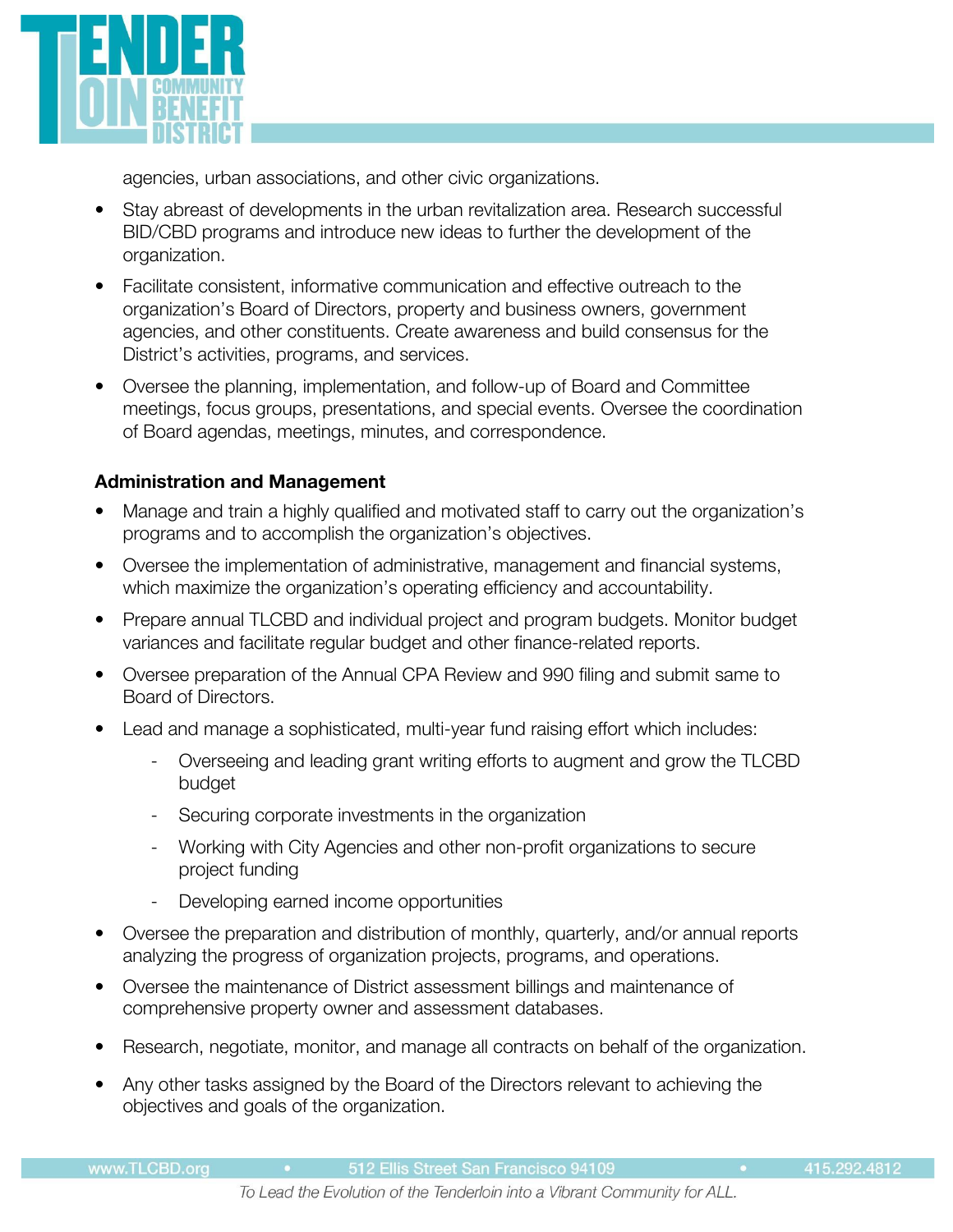

## **Core Programs and TL Transforms**

TLCBD's core programs include:

- Clean daily sweeping, weekly pressure washing and Bigbelly trash receptacles at every intersection
- Safe community-led visible safety presence focused on children and seniors as well as advocacy for pedestrian safety and calm streets
- Inviting Space physical improvement projects and stewardship of shared spaces and parks
- Economic Opportunity helping small businesses thrive
- Neighborhood Pride block groups, organizing and resident advocacy
- Youth Voice empowering transitional age youth to organize for community and policy action
- Camera Network providing after-the-fact footage to support criminal justice system

TL Transforms is TLCBD's new flagship initiative encompassing all of our community-driven physical improvement projects and the organizing to support them. We work with residents, businesses, and partner organizations to beautify and activate spaces throughout the District. TL Transforms aims to demonstrate that we can address issues of equity and access to safe and clean shared outdoor spaces in a densely-populated, urban neighborhood like the Tenderloin. TLCBD convenes, organizes and resources our residents through Block Groups to identify and lead physical transformation projects and, in partnership with city partners, we advocate for the funding, maintenance, safety and infrastructure to sustain these advances.

## **Position Specifications**

*Education:* Bachelor's Degree in a related field (i.e. business administration, public administration, urban planning).

**Experience:** Minimum five years of experience in an urban setting performing community development activities or improvement district activities with a city population of 100,000 plus with an annual budget of \$1,000,000 plus or other demonstrated experience in a similar management position. Experience with the formation and/or operation of a property-based assessment district/CBD, city manager or municipal administration preferred. Five years of management experience including direct oversight of administration, financial, and service delivery systems, and staff resources. Background in organizational leadership, evaluation and data systems, planning and/or workforce and economic development a plus. Experience